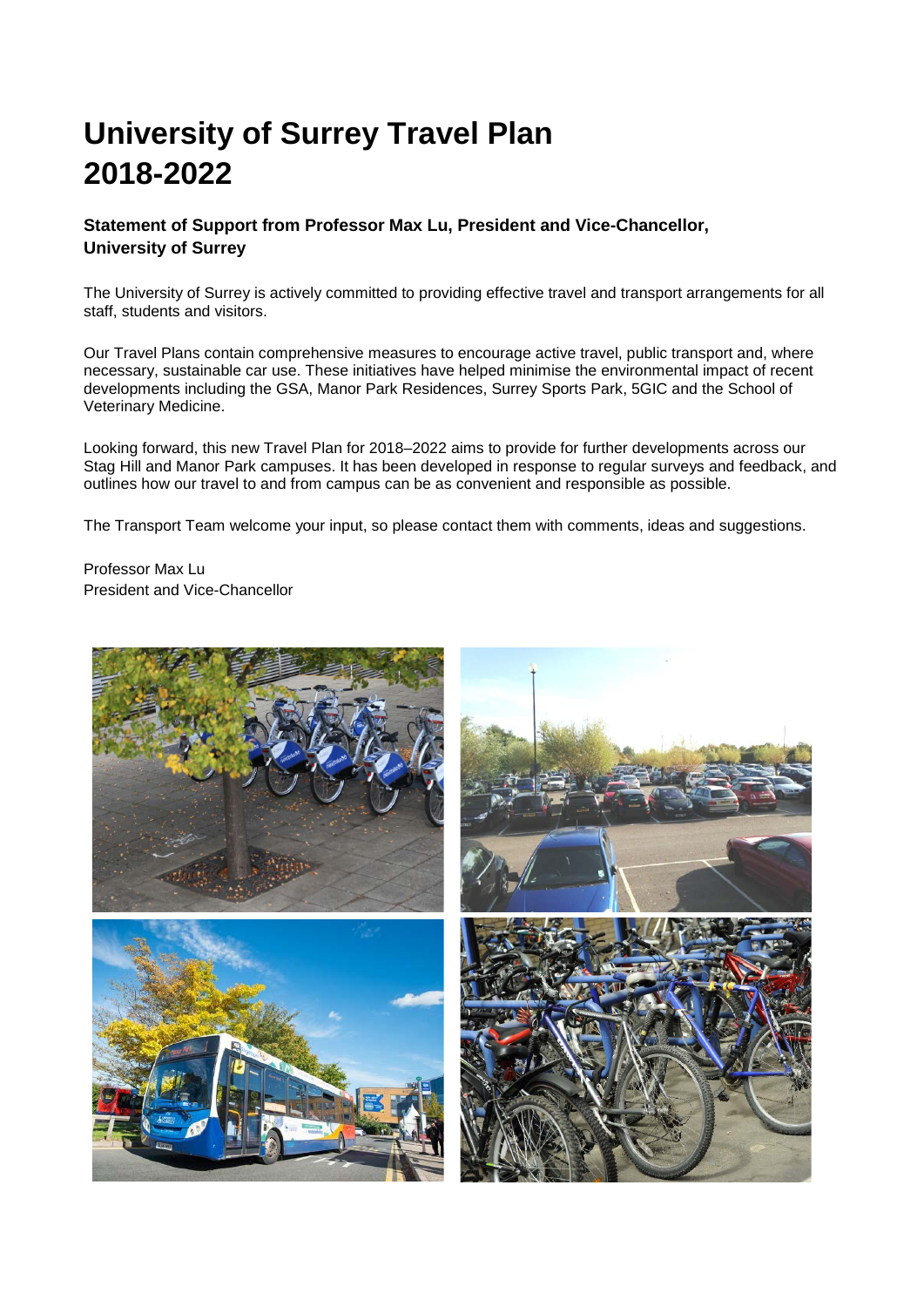#### **Executive Summary**

This Travel Plan contains a wide range of incentives and service improvements designed to help people work, commute and travel between University sites more sustainably. The Travel Plan continues to build on the strategic aims and objectives of the original Plan that was first published in 2006. We actively discourage the use of cars at the University and modal shift remains a priority. Our limited number of parking spaces, environmental agenda and the local transport infrastructure are all at risk from the increased use of cars.

The previous Travel Plans achieved much to ensure the University's day to day operations were not adversely affected by poor transport arrangements. Increasingly flexible working policies, event transport planning and the introduction of sustainable alternatives like pool vehicles and bikes are just a few examples of the University's holistic approach to managing its impact.

We now need to do more. The next few years will see significant development as academic and residential growth continues at the University's Manor Park site and elsewhere. These ambitious plans require effective transport arrangements that this Travel Plan will aim to deliver.

Key themes for this latest Travel Plan include:

- 1. The University's exciting plans for future growth also present the perfect opportunity to instil effective transport arrangements as part of the development process. New buildings will be designed and constructed with sustainable transport arrangements in mind.
- 2. The University's parking management arrangements address the existing demand from staff, students and visitors. These arrangements will need revising to meet increasing demand.
- 3. Transport segregation should be achieved wherever possible across the Estate to improve the health & safety and experience of all users.
- 4. Effective transport arrangements for inter-site travel are now more important than ever. The University must do all it can to bridge the disconnect that exists for many between Stag Hill and Manor Park.
- 5. The Travel Plan should reflect our growing commitment to being a positive neighbour and a force for social good in the community. Our Travel Plans should be outwardly facing and involve residents, local businesses, the Royal Surrey County Hospital, transport providers, local authorities and transport user groups. We will work in partnership with these stakeholders to tackle Guildford's numerous transport constraints.

The University is working hard to ensure that its plans for the future, such as Blackwell Park and further expansion at Manor Park ease Guildford's transport constraints, rather than add to them. The objectives, measures and targets within this Travel Plan will help us achieve that ambition.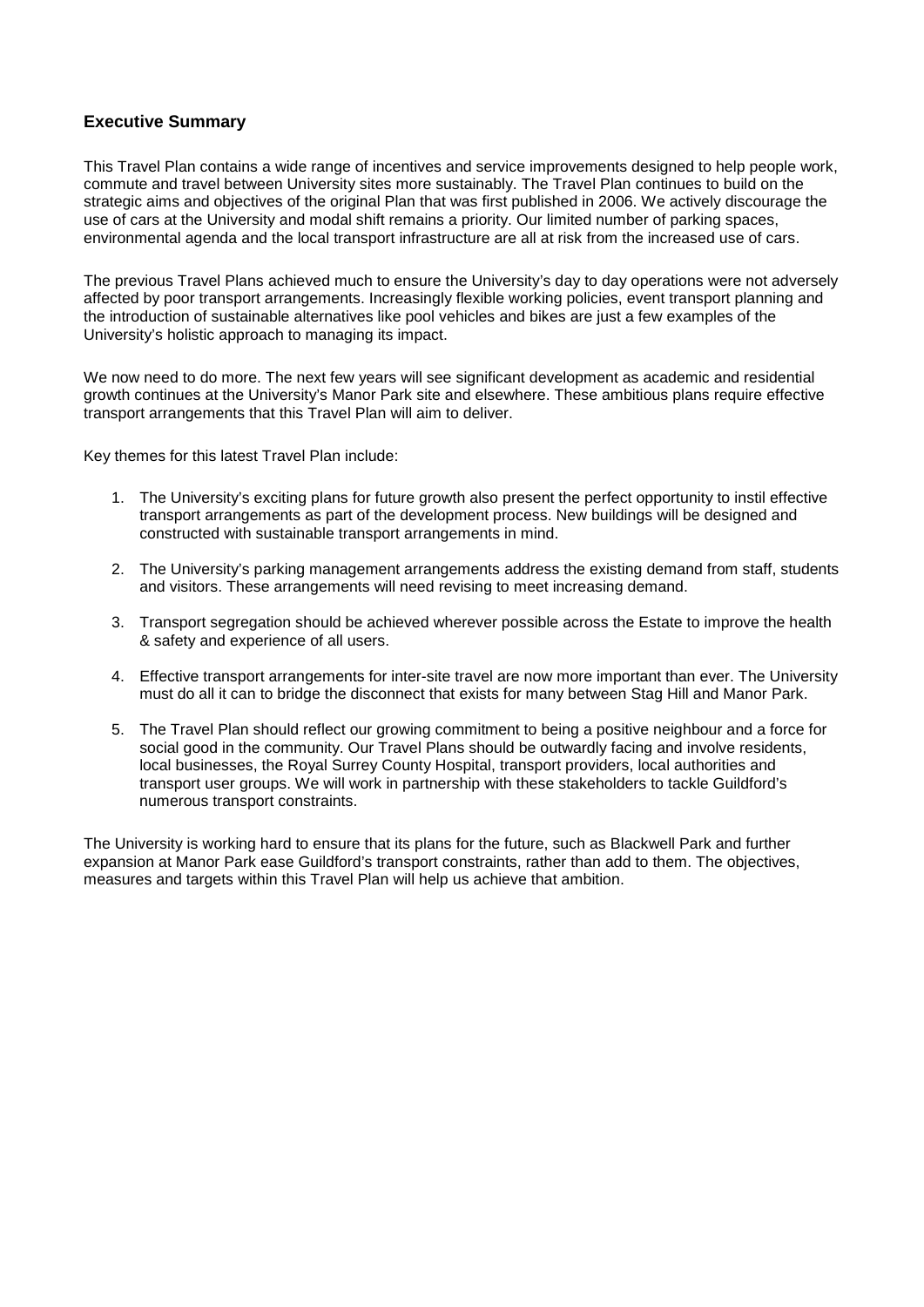# **Background Information and Progress to Date**

#### **Our Organisation, location and existing transport links**

The University is based in Guildford, approximately 30 miles south-west of London and is easily accessible by road and rail. The main University campus at Stag Hill is situated close to the Guildford mainline train station and within a short walk 15 minute walk of the town centre. Surrey Sports Park, Surrey Research Park, School of Veterinary Medicine and Manor Park student village are all situated on the other side of the A3 major road, near the Royal Surrey County Hospital. The Hazel Farm student residences are located about two miles north of the University.

The sites are all connected by designated cycling and walking routes and all areas are served by a network of frequent buses that link the University to the railway station and Guildford Town Centre. Certain bus routes are directly subsidised by the University. A network map of bus routes serving the University is included in Appendix 1. The railway station has direct links to London Waterloo, the South Coast, Reading and Gatwick Airport. Other towns in Surrey and Hampshire are also accessible by train but some services are infrequent and/or require changing.

#### **Key facts about the University and its transport arrangements**



## **Our latest Travel Plan – Constraints and Opportunities for Further Success**

Since 2006, the University's Travel Plan has developed effective transport arrangements that supported the University to meet its strategic objectives and growth targets. These arrangements have helped all members of the University Community make informed transport choices for travel to and between our sites.

These achievements have been made in spite of Guildford's many transport related limitations. The challenges of population and economic growth in Guildford are significant. Highways and other arterial routes are operating at full capacity and these infrastructural challenges impact adversely on the University, our planning permissions and our operational capabilities.

|           | <b>Strengths of our Travel Plan</b>                                                                                                                                                                                                                                                                                                                    | <b>Weaknesses to address</b>                                                                                                                                                                                                                                                                                                                                                   |  |  |  |  |  |  |  |
|-----------|--------------------------------------------------------------------------------------------------------------------------------------------------------------------------------------------------------------------------------------------------------------------------------------------------------------------------------------------------------|--------------------------------------------------------------------------------------------------------------------------------------------------------------------------------------------------------------------------------------------------------------------------------------------------------------------------------------------------------------------------------|--|--|--|--|--|--|--|
|           | Passionate Transport Team with significant<br>experience of managing University's transport<br>arrangements<br>Good working relationships built with key partners<br>across the University - travel planning embedded<br>across the University's operations<br>Strong partnerships in place with external transport<br>providers and local authorities | Parking is considered by many to be an issue that<br>can just be 'solved'<br>Reliance on car travel by many within the University<br>٠<br>community due to convenience and low cost of our<br>parking<br>Our limited number of parking spaces<br>٠<br>Lack of available funding to invest / promote<br>$\bullet$<br>alternative modes of transport                             |  |  |  |  |  |  |  |
|           | <b>Opportunities</b>                                                                                                                                                                                                                                                                                                                                   | Threats to the Travel plan                                                                                                                                                                                                                                                                                                                                                     |  |  |  |  |  |  |  |
| $\bullet$ | Increased engagement within the University<br>community to raise awareness of issues & seek<br>buy-in to solutions<br>This new Travel Plan allows us to clearly re-state<br>the issues, solutions and strategies<br>The University's growth will require transport to be<br>reconsidered<br>Increasing work with local stakeholders to develop         | Guildford's road network, which is well documented<br>$\bullet$<br>as traffic jam creating $-$ the $6th$ most congested town<br>in the UK<br>The close proximity of major employers in Guildford,<br>٠<br>next door to the A3<br>External planning policy decisions<br>٠<br>Either at capacity or reducing public transport links<br>$\bullet$<br>both within and to Guildford |  |  |  |  |  |  |  |
|           | coordinated plans & solutions                                                                                                                                                                                                                                                                                                                          |                                                                                                                                                                                                                                                                                                                                                                                |  |  |  |  |  |  |  |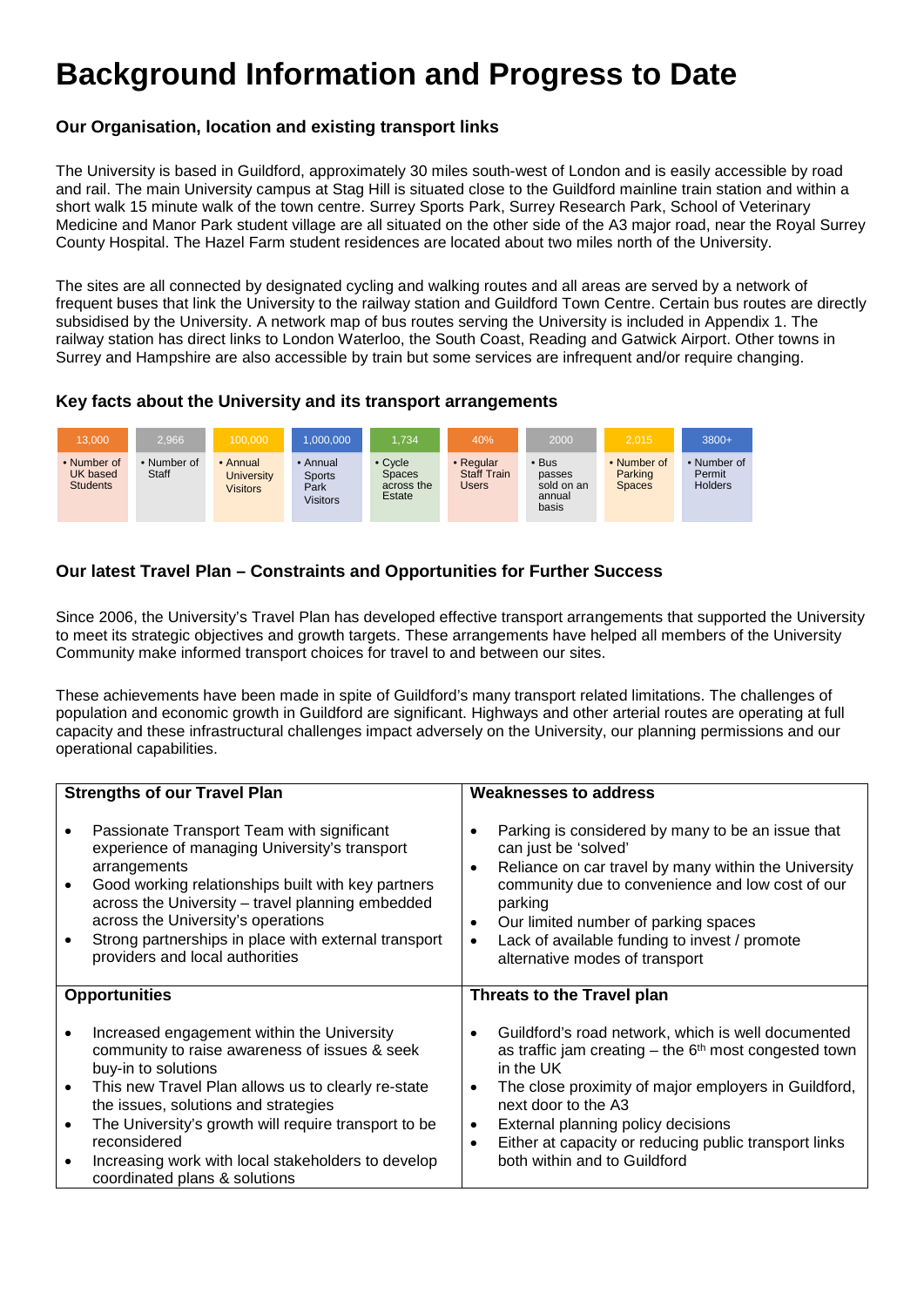#### **Progress to Date**

Despite the constraints and challenging financial environment, the University has made significant progress in expanding its operations and growing staff & student numbers with minimal adverse impact on the local environment.

Key successes during the previous Travel Plan included:

A year on year increase in number of staff and student bus users – up over  $25\%$  in the past 4 years The introduction of a dedicated shuttle service between Stag Hill and Manor Park during semester periods. The introduction of a night bus service for the University and north-west Guildford that has been championed by the student population, Guildford Borough Council and local residents. Multi-million pound investments in safer local transport infrastructure between Stag Hill and Manor Park have seen a significant increase in numbers of staff and students cycling to the University. Dedicated Traffic & Transport Management Plans have been developed to support large University events and tournaments at the Surrey Sports Park that minimise parking congestion and increase the numbers using public transport. New developments on campus and at Manor Park have created an additional 350 jobs while the proportion of staff who drive has remained broadly consistent between  $42\%$ -48%. The University has installed staff and student car clubs at each site and utilisation continues to increase on an annual basis.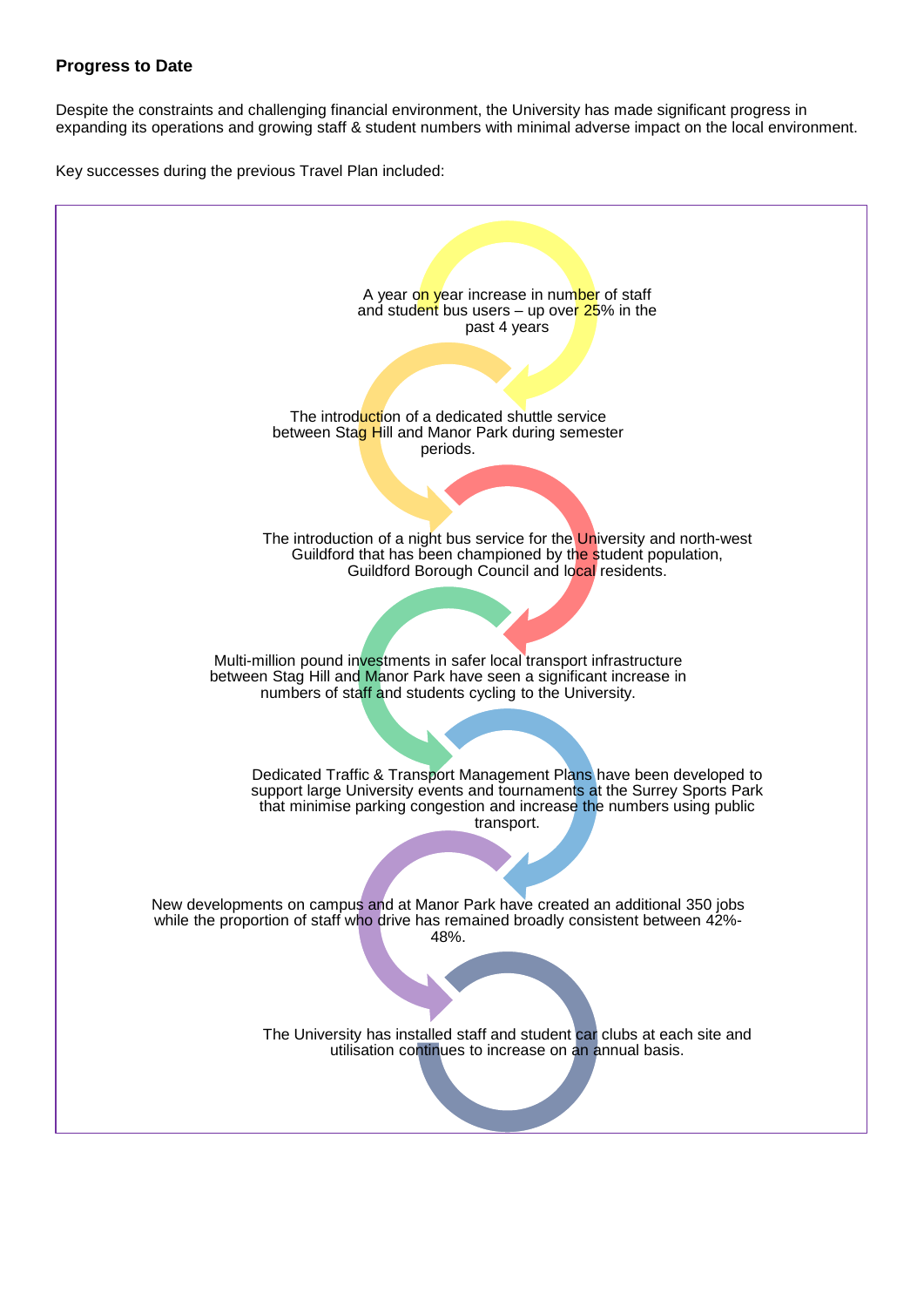# **Travel Plan Objectives, Action Plans & Measures**

#### **Main Objectives**

This latest travel plan has 6 main objectives.

| DH  | <b>Create a cost neutral operation</b><br>that meets all legal<br>requirements<br>There are legal obligations on the<br>University to limit traffic flow,<br>manage a set number of spaces<br>and apply a parking exclusion zone.<br>The Travel Plan will ensure the<br>University invests in a sustainable<br>future. | $\mathbf{O.2}$ | <b>Encouraging modal shift</b><br>We actively discourage the use of<br>cars at the University. Modal shift<br>remains a priority because parking<br>is limited, we need to reduce our<br>environmental impact and the local<br>infrastructure is sensitive to<br>increased traffic. |
|-----|------------------------------------------------------------------------------------------------------------------------------------------------------------------------------------------------------------------------------------------------------------------------------------------------------------------------|----------------|-------------------------------------------------------------------------------------------------------------------------------------------------------------------------------------------------------------------------------------------------------------------------------------|
|     | <b>Personal responsibility</b><br>Engender personal responsibility by<br>ensuring that staff and students<br>have viable, realistic and<br>meaningful travel choices but are<br>encouraged to make choices that<br>reduce environmental impact.                                                                        | O.A            | <b>Working in partnership with</b><br><b>others</b><br>We take a collaborative approach<br>to Travel Planning with Surrey CC,<br><b>Guildford BC, Hospital, Research</b><br><b>Park, Cycle Groups and Public</b><br><b>Transport operators.</b>                                     |
| 0.5 | <b>Smooth Operations - Now and</b><br>the future<br>The Travel Plan contains measures<br>designed to avoid operational<br>disruption and support the planned<br>academic and residential expansion<br>at Manor Park.                                                                                                   | O.6            | <b>Provide the best transport</b><br>experience<br>The Transport Team exist to<br>advise, help & support everyone<br>who travels to the University<br>including staff, students and<br>visitors.                                                                                    |

## **Travel Plan Actions & Measures**

Our staff, students and visitors all need realistic transport options and the University is committed to promoting active travel, sustainable transport, smarter working arrangements and sharing journeys if they have to be made by car.

The detailed measures that support the above objectives are contained within the following sections of the Travel Plan. They include both new and existing measures, timelines and who is responsible for meeting the overarching objective.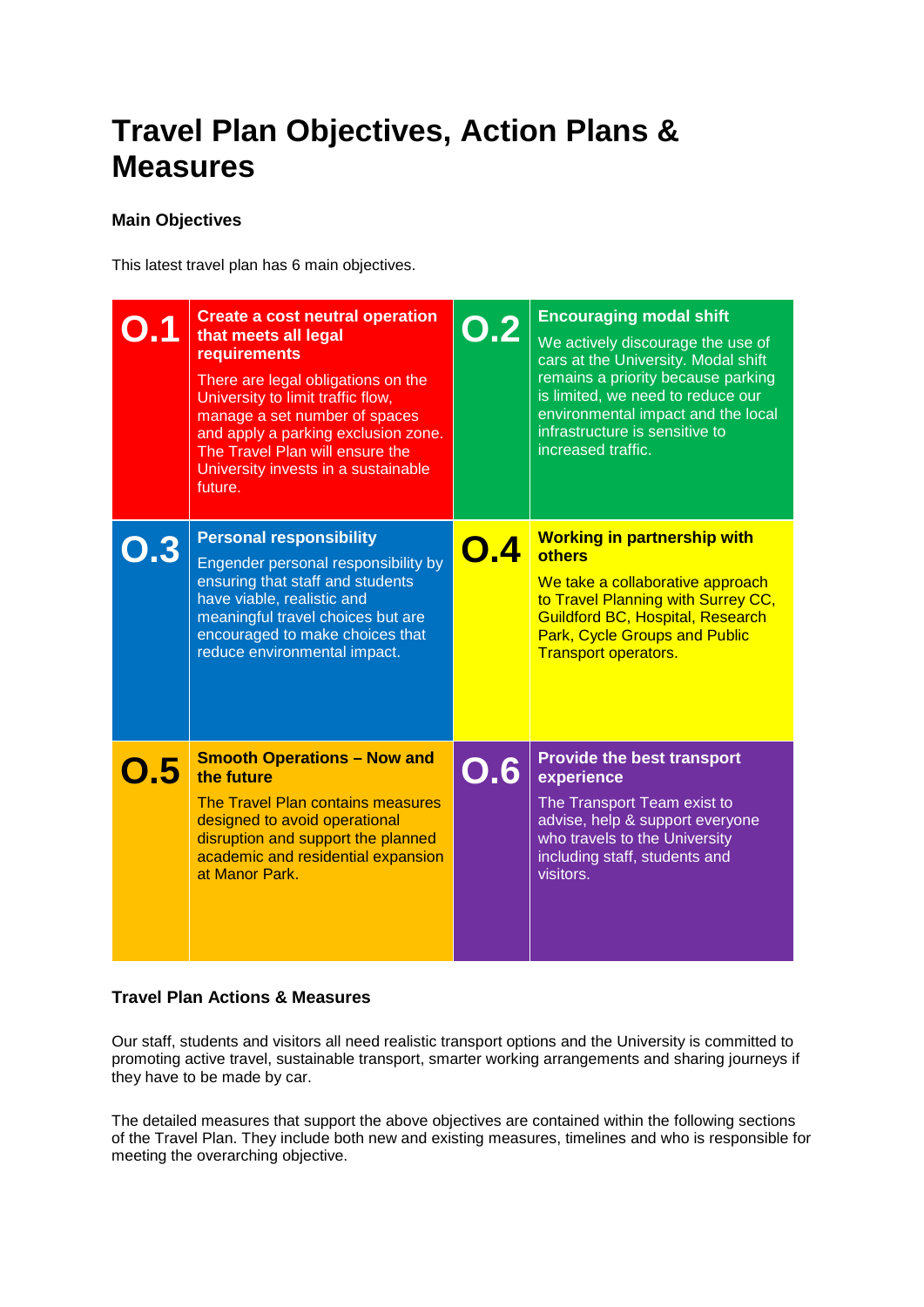## **Parking**

Just 48.6% of the workforce have a parking permit and many of these staff have no alternative to using their cars. The University promotes all possible alternatives to the private vehicle but we must also ensure good parking arrangements are in place to minimise congestion on campus and within the local area. There are operational risks associated with increasing demand for parking and so the following measures are in place to further reduce the number of vehicles driven to campus while supporting those who have no choice:

|                 | <b>Action</b>                                                                                                                                                                              | <b>Stakeholder / Sponsor</b>                                | <b>Timescale</b>  |     |                  |            | <b>Objective Target</b> |            |            |
|-----------------|--------------------------------------------------------------------------------------------------------------------------------------------------------------------------------------------|-------------------------------------------------------------|-------------------|-----|------------------|------------|-------------------------|------------|------------|
|                 | Conduct a review of all staff and student parking & pricing arrangements and re-<br>establish methodology for how future parking is allocated.                                             | <b>Transport Team, Executive</b><br><b>Board</b>            | September<br>2018 |     |                  |            | O.4                     | O.5        | O.6        |
| Measures        | Address operational parking issues at Manor Park site and plan the necessary transport<br>arrangements ahead of Faculty relocation to Surrey Research Park                                 | Transport Team, Estates,<br>Security                        | January 2019      | O.1 | O.2              |            |                         | O.5        | <b>O.6</b> |
|                 | Introduce consistent traffic regulations & permit arrangements across all sites.                                                                                                           | <b>Transport Team</b>                                       | May 2019          | O.1 |                  |            |                         | 0.5        | O.6        |
|                 | Work to align our transport arrangements with the Royal Surrey County Hospital to<br>support the Sustainable Movement Corridor initiative                                                  | <b>Transport Team, Executive</b><br>Board, Estates          | <b>July 2019</b>  |     |                  |            | 0.4                     | 0.5        |            |
|                 | Introduce a new Staff Pay As You Go scheme to incentivise & support staff who can<br>commit to travel by other means but require occasional use of the car                                 | Transport Team, IT<br>Services                              | Ongoing           |     | 0.2              | 0.3        |                         |            | O.6        |
| New<br>Z        | Deliver improved parking arrangements for disabled visitors with bookable spaces and<br>additional parking areas on campus                                                                 | Transport Team, H&S,<br><b>Disability Working Group</b>     | Ongoing           |     |                  |            |                         | 0.5        | <b>O.6</b> |
|                 | Work with Event Organisers to reduce demand for visitor parking & travelling by car<br>during peak periods. Commit to deliver the first annual University No Parking Day                   | Transport Team,<br>Marketing, Student<br>Recruitment        | Ongoing           |     | O.2              |            |                         | O.5        |            |
|                 | Replace existing in house parking systems with a longer term solution to improve space<br>utilisation and parking management                                                               | <b>Transport Team</b>                                       | May 2019          | O.1 | O.2              | O.3        | 0.4                     | 0.5        | O.6        |
|                 | The cost of car parking at the University will increase each year to ensure that driving<br>does not become an inexpensive form of transport relative to public transport<br>alternatives. | <b>Transport Team, Executive</b><br>Board                   | Ongoing           | O.1 | $ $ O.2 $ $      | O.3        |                         | O.5        |            |
|                 | Students living in University accommodation agree not to bring a car to Guildford                                                                                                          | Accommodation                                               | Ongoing           | O.1 | 0.2              | 0.3        |                         | <b>O.5</b> | O.6        |
| <b>Measures</b> | No free parking for staff or students unless they are a registered Blue Badge Holder                                                                                                       | Transport Team, SU                                          | Ongoing           |     | 0.2              | <b>O.3</b> |                         |            |            |
|                 | Designated Blue Badge parking bays provided across all sites                                                                                                                               | Transport Team, Estates,<br><b>Disability Working Group</b> | Ongoing           |     |                  |            |                         | O.5        | <b>O.6</b> |
| Ongoing         | Use parking enforcement measures to ensure drivers park with a valid permit and avoid<br>disruption and inconvenience to others                                                            | <b>Transport Team, Security</b>                             | Ongoing           | O.1 |                  |            |                         | 0.5        | O.6        |
|                 | University parking permits will be excluded from use on certain days of the year to<br>encourage staff and students to try alternative transport modes or working practices                | <b>Transport Team</b>                                       | Ongoing           |     | 0.2 <sub>2</sub> | O.3        |                         | O.5        |            |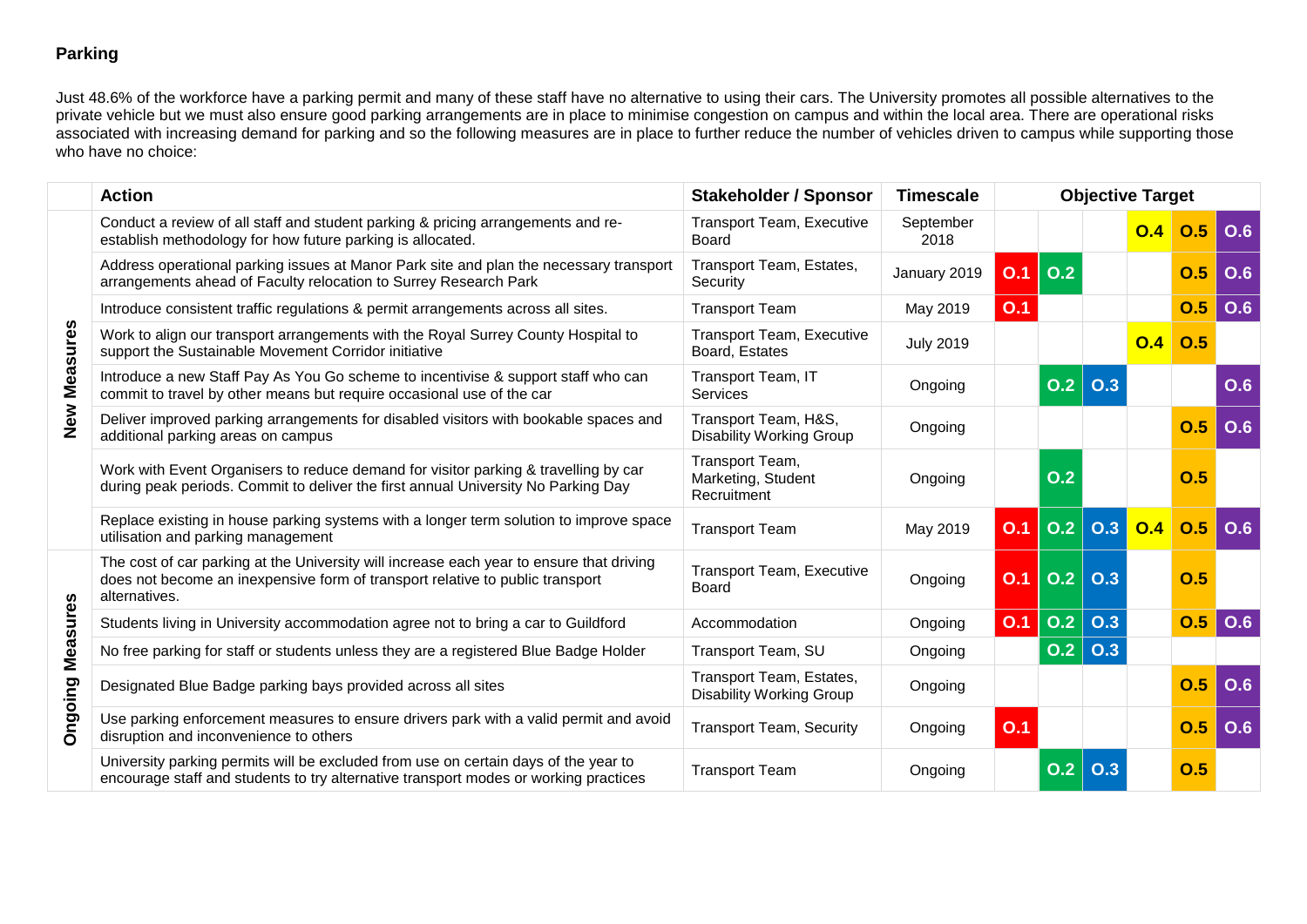## **Cycling & Walking**

Cyclists and pedestrians make the greatest contribution to our sustainable Travel Plan and we will continue to encourage active travel with the following measures:

|                         | <b>Action</b>                                                                                                                                                                         | Stakeholder /<br><b>Sponsor</b>             | <b>Timescale</b> | <b>Objective Target</b> |                  |     |     |     |            |
|-------------------------|---------------------------------------------------------------------------------------------------------------------------------------------------------------------------------------|---------------------------------------------|------------------|-------------------------|------------------|-----|-----|-----|------------|
|                         | Install, promote and operate a bike share network across our sites and Guildford Town<br>Centre                                                                                       | Transport Team, GBC,<br><b>SCC</b>          | August 2018      |                         | 0.2              |     | O.4 | O.5 |            |
|                         | Begin the development of a Wayfinding solution for the Stag Hill campus in partnership<br>with Surrey County Council                                                                  | Transport Team, Estates,<br><b>SCC</b>      | Ongoing          |                         |                  |     | 0.4 | O.5 | O.6        |
|                         | Support the establishment of a University bike shop                                                                                                                                   | <b>Transport Team, Estates</b>              | March 2018       |                         | O.2              |     |     | O.5 | O.6        |
|                         | Support the aims & objectives of the University's SurreyMoves initiative                                                                                                              | Transport Team, HR, SSP                     | Ongoing          |                         | O.2              |     |     |     | <b>O.6</b> |
|                         | Re-establish the University's Bicycle User Group                                                                                                                                      | <b>Transport Team</b>                       | February 2019    |                         | O.2              |     |     |     | <b>O.6</b> |
| <b>New Measures</b>     | Arrange cycling proficiency sessions & bike maintenance classes                                                                                                                       | Transport Team, External<br>Providers       | Ongoing          | O.1                     | O.2              |     |     |     | O.6        |
|                         | Undertake a review of all shower & changing room facilities with Estates and develop a<br>programme for improvements                                                                  | <b>Transport Team, Estates</b>              | January 2019     |                         | O.2              |     |     | 0.5 |            |
|                         | Promote active working practices (walking meetings, active inter-site travel) and<br>deliver a programme of commuter & lunch time walks led by members of the University<br>community | Transport Team, HR,<br>Wellbeing, Faculties | Ongoing          |                         | O.2              |     |     | O.5 | <b>O.6</b> |
|                         | Provide covered cycle storage throughout the University sites and increase the<br>provision on an annual basis                                                                        | <b>Transport Team, Estates</b>              | Ongoing          | O.1                     | O.2              |     |     | O.5 | O.6        |
|                         | Enable staff to purchase a bike at a reduced rate through a Cycle to Work scheme                                                                                                      | Transport Team, HR,<br>Finance              | Ongoing          |                         | $\overline{0.2}$ | O.3 |     |     | O.6        |
|                         | Promote safe / quiet cycling routes to and from the University sites and through the<br>University grounds                                                                            | Transport Team, Health &<br>Safety          | Ongoing          |                         | O.2              |     |     | O.5 | O.6        |
|                         | Hold cycle and walking awareness events including as part of national Bike to Work<br>Week and Walk to Work Week                                                                      | <b>Transport Team</b>                       | Ongoing          |                         | O.2              | O.3 |     |     | O.6        |
| <b>Ongoing Measures</b> | Provide CCTV coverage of Stag Hill, Manor Park and Manor Park Residences to<br>improve Safety                                                                                         | Security                                    | Ongoing          |                         |                  | O.3 |     | O.5 | <b>O.6</b> |
|                         | Lobby and engage with external cycle forums, Guildford Borough Council and Surrey<br>County Council to maintain and improve walking and cycling routes in Guildford.                  | Transport Team, GBC &<br><b>SCC</b>         | Ongoing          | O.1                     | O.2              | O.3 | 0.4 | O.5 | O.6        |
|                         | Work with cycling partners to donate abandoned bicycles for refurbishment and resale<br>to staff and students at discounted prices                                                    | <b>Transport Team, Security</b>             | Ongoing          | O.1                     | O.2              | O.3 | O.4 | 0.5 | O.6        |
|                         | Promote and maintain a map of all shower and changing facilities on University sites                                                                                                  | <b>Transport Team, Estates</b>              | Ongoing          |                         | 0.2              | 0.3 |     |     | <b>O.6</b> |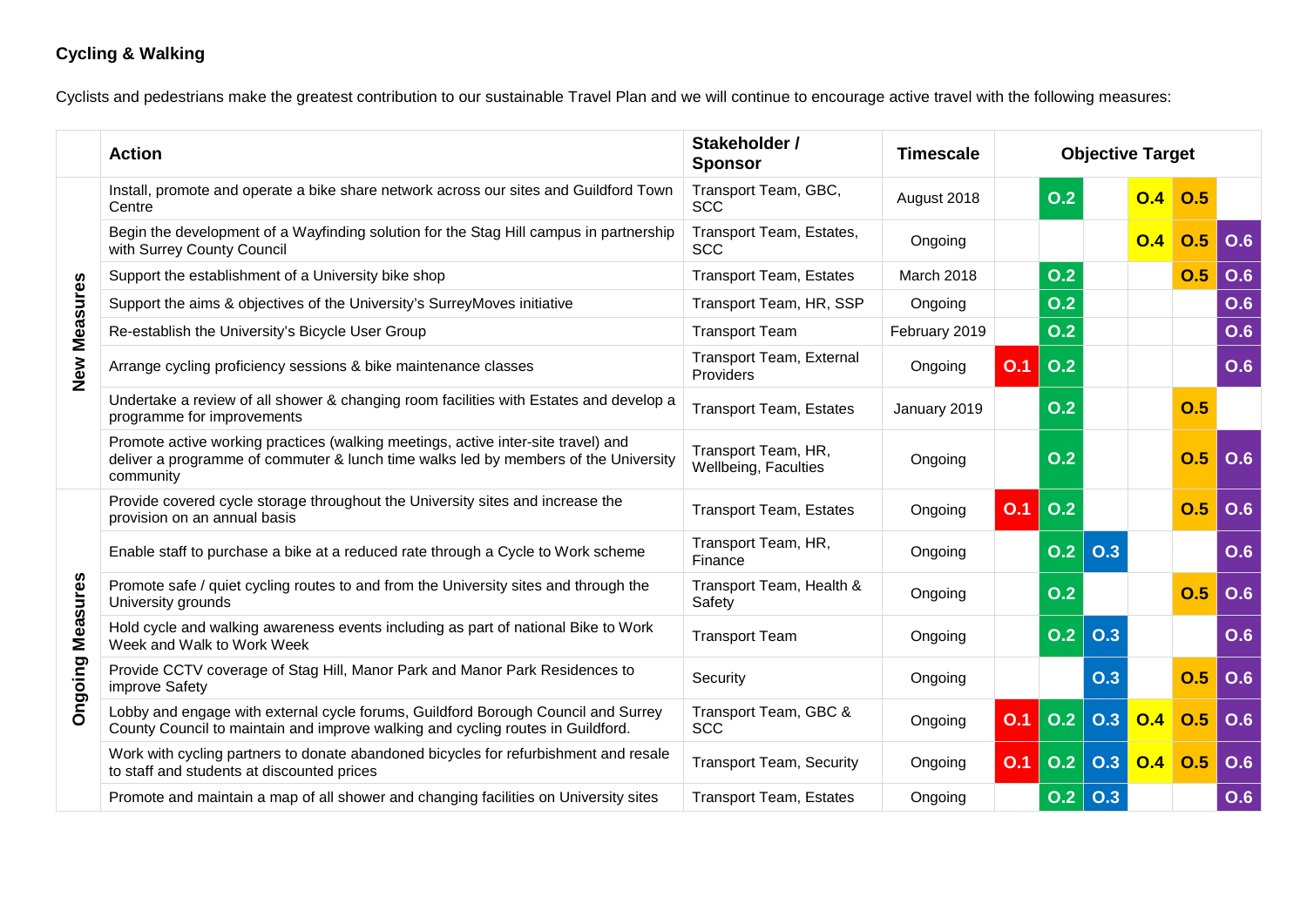## **Public Transport – Buses & Trains**

Sustainable transport to the University and between our sites is absolutely vital in reducing our local and environmental impact, both now and for our future.

Currently several thousand staff and students travel by public transport each year and we will continue to support them and encourage others with the following measures:

|                         | <b>Action</b>                                                                                                                                                                                                                                                                                                              | Stakeholder /<br><b>Sponsor</b>                   | <b>Timescale</b>            |     | <b>Objective Target</b> |            |                  |     |            |
|-------------------------|----------------------------------------------------------------------------------------------------------------------------------------------------------------------------------------------------------------------------------------------------------------------------------------------------------------------------|---------------------------------------------------|-----------------------------|-----|-------------------------|------------|------------------|-----|------------|
|                         | Work with Stagecoach Buses to grow the service frequency and capacity of routes<br>serving the University as the number student residents increases in 2018 and 2019.                                                                                                                                                      | <b>Transport Team</b>                             | Ongoing from<br>August 2018 |     | O.2                     |            | O.4              | O.5 |            |
| <b>New Measures</b>     | Work in partnership with Bus Operators and key stakeholders to improve Guildford's<br>public transport infrastructure for the University and local community. This will include<br>Engaging with planners for the Bus & Train Station redevelopments<br>Developing the Sustainable Movement Corridor for Western Guildford | Transport Team, GBC,<br><b>SCC, Bus Operators</b> | Ongoing                     |     | O.2                     |            | O.4              | O.5 |            |
|                         | Work with Bus Operators to introduce a hybrid timetabled & 'on demand' bus service at<br>the Surrey Research Park                                                                                                                                                                                                          | <b>Transport Team, Research</b><br>Park           | January 2019                |     | O.2                     | 0.3        | O.4              | 0.5 |            |
|                         | Work in partnership with the Students Union Commuting Society to engage, inform and<br>support students who travel to the University by public transport                                                                                                                                                                   | <b>Transport Team, Students</b><br>Union          | Ongoing                     |     | O.2                     | <b>O.3</b> | O.4              |     | O.6        |
|                         | Work with Bus Operators and Surrey CC to introduce new and improved bus waiting<br>facilities across all sites.                                                                                                                                                                                                            | Transport Team, SCC, Bus<br><b>Operators</b>      | January 2019                |     | O.2                     |            | O.4              | O.5 | O.6        |
|                         | Offer substantially reduced rate travelcards for all Stagecoach and Arriva buses in<br>urban Guildford                                                                                                                                                                                                                     | <b>Transport Team</b>                             | Ongoing                     |     | O.2                     | O.3        |                  |     | <b>O.6</b> |
|                         | Operate dedicated shuttle services between Manor Park, Hazel Farm and Stag Hill<br>sites.                                                                                                                                                                                                                                  | <b>Transport Team</b>                             | Ongoing                     |     | O.2                     |            |                  | 0.5 |            |
|                         | Support the operation and expansion of a University night bus service between town<br>and all University sites                                                                                                                                                                                                             | Transport Team, GBC                               | Ongoing                     |     |                         |            | O.4              | 0.5 | O.6        |
|                         | Work with Bus Operators to improve the reliability of University bus services                                                                                                                                                                                                                                              | <b>Transport Team</b>                             | Ongoing                     |     | 0.2                     |            | O.4              | 0.5 | <b>O.6</b> |
| <b>Ongoing Measures</b> | Operate Quarterly Bus Passenger Forums to ensure bus users can voice concerns and<br>ideas directly to the Bus Operator                                                                                                                                                                                                    | <b>Transport Team, Students</b><br>Union          | Ongoing                     |     |                         | O.3        | $\overline{O.4}$ |     | <b>O.6</b> |
|                         | Provision of accurate, real time information at bus stops throughout campus                                                                                                                                                                                                                                                | <b>Transport Team</b>                             | Ongoing                     | O.1 |                         |            |                  | 0.5 |            |
|                         | Provision of an interest free season ticket loan scheme for annual and 6 monthly bus<br>and train tickets                                                                                                                                                                                                                  | <b>Transport Team</b>                             | Ongoing                     |     | O.2                     | O.3        |                  |     | <b>O.6</b> |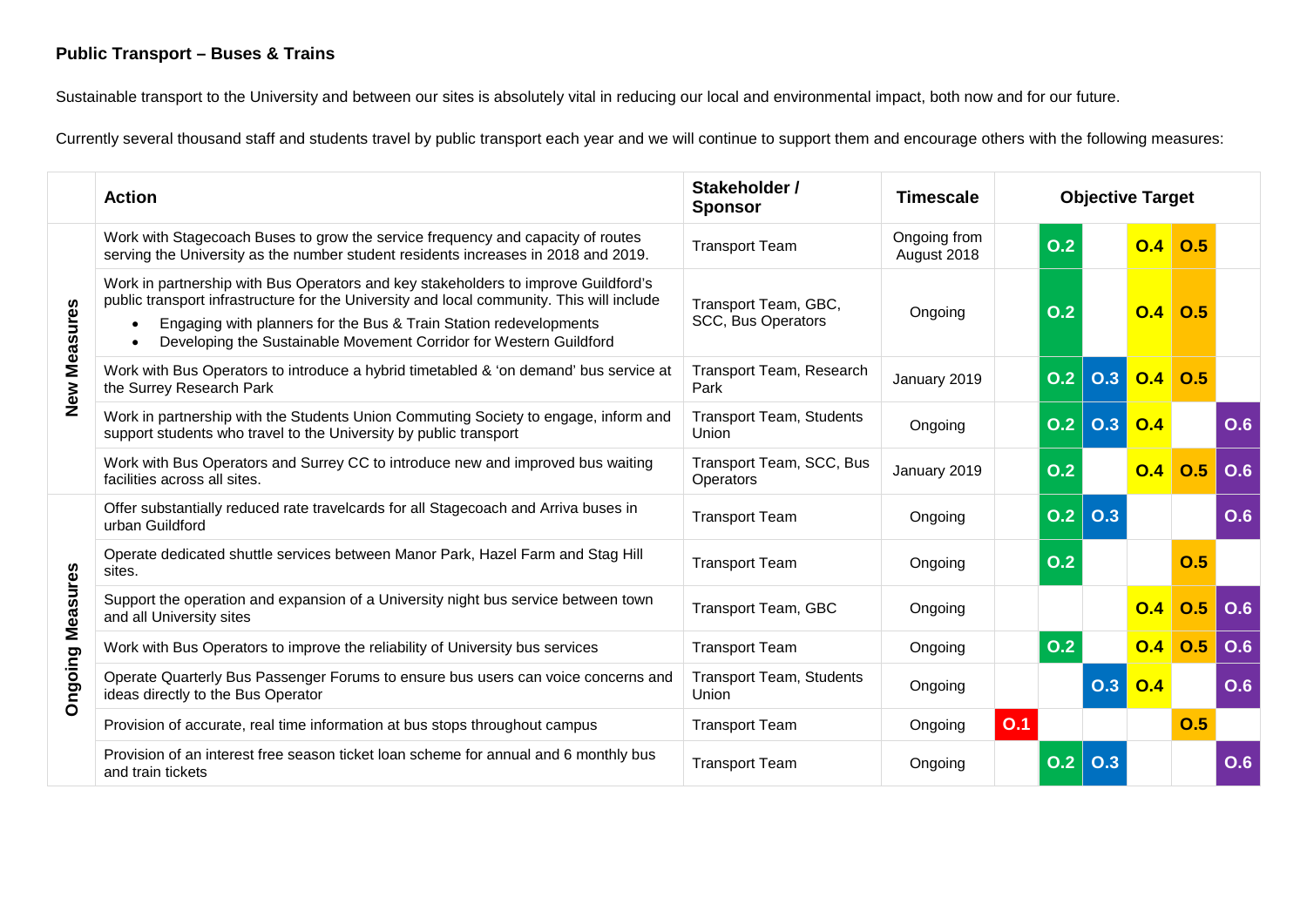#### **Using Vehicles Sustainably and Smarter Working Arrangements**

The University takes a holistic approach to managing transport arrangements. New and smarter ways of working are being put in place to support the needs of an increasingly dispersed workforce. The University's long term aim is to reduce all vehicle related activity to and around the University sites. However, we must continue to recognise the wants and needs of those who have to use a car. We will support those who drive with the following measures designed to reduce our impact on congestion, the environment and carbon emissions:

|                         | <b>Action</b>                                                                                                                                                                                                                                                                                                       | <b>Stakeholder / Sponsor</b>                   | <b>Timescale</b>             | <b>Objective Target</b> |     |     |     |     |     |
|-------------------------|---------------------------------------------------------------------------------------------------------------------------------------------------------------------------------------------------------------------------------------------------------------------------------------------------------------------|------------------------------------------------|------------------------------|-------------------------|-----|-----|-----|-----|-----|
|                         | Support the aims and objectives of the University Fleet Management review to<br>improve utilisation and reduce reliance on private vehicles for business travel.                                                                                                                                                    | <b>Transport Team, Estates</b>                 | Ongoing                      |                         |     |     |     | O.5 |     |
|                         | The University will install 10 electrical vehicle charging points across all our sites by<br>the end of 2018-19 academic year. The Estates Department will replace 50% of its<br>own vehicles with electric equivalents over the next 3 years.                                                                      | <b>Transport Team, Estates</b>                 | <b>June 2019</b>             | 0.1                     |     | O.3 |     | O.5 |     |
| <b>New Measures</b>     | Incentivise and reward staff and students who make sustainable car journeys in<br>2018-19 with the aim to introduce preferential parking spaces for car sharers<br>across all sites in 2019-20. Introduce mandatory registration on journey sharing<br>platforms for all staff and students that apply for parking. | <b>Transport Team</b>                          | December<br>2019             |                         | O.2 | O.3 |     | O.5 | O.6 |
|                         | Support increased usage of video conferencing across the University to reduce<br>inter-site travel and unnecessary business journeys                                                                                                                                                                                | Transport Team, IT,<br><b>Executive Board</b>  | Ongoing from<br>October 2018 |                         |     |     |     |     | O.6 |
|                         | Offer car share permits which are considerably lower priced than individual parking<br>permits. Not restricting car share permits on large event days or for operational<br>reasons                                                                                                                                 | <b>Transport Team</b>                          | Ongoing                      |                         | O.2 | O.3 |     |     | O.6 |
|                         | Undertake regular postcode matching exercises to introduce potential car sharers                                                                                                                                                                                                                                    | <b>Transport Team</b>                          | Ongoing                      |                         |     | O.3 |     |     | O.6 |
|                         | Promoting awareness through national Car Share Week                                                                                                                                                                                                                                                                 | <b>Transport Team</b>                          | Ongoing                      |                         | O.2 | O.3 |     |     | O.6 |
| <b>Ongoing Measures</b> | Providing a personal travel planning service to help individuals map their travel<br>costs by all modes to highlight the financial savings of car sharing. Specific focus<br>on new and prospective staff & students                                                                                                | <b>Transport Team</b>                          | Ongoing                      |                         | O.2 | O.3 |     |     | O.6 |
|                         | Operate a Flexible Working Policy to support staff travelling to the University<br>however they commute.                                                                                                                                                                                                            | HR, Faculties, Executive<br><b>Board</b>       | Ongoing                      |                         |     | O.3 |     | O.5 |     |
|                         | Restrict access to multi-site parking permits to reduce vehicular travel between<br>sites                                                                                                                                                                                                                           | <b>Transport Team</b>                          | Ongoing                      |                         | O.2 |     |     | O.5 |     |
|                         | The provision of 2 (rising to 5) centrally funded, environmentally friendly, car club<br>vehicles for staff to make business journeys of under 4 hours                                                                                                                                                              | Transport Team, Finance                        | Ongoing                      |                         |     |     |     | O.5 | O.6 |
|                         | Promote the aims & objectives of joint liftshare account held by the Research Park<br>and Royal Surrey County Hospital                                                                                                                                                                                              | Transport Team,<br><b>Research Park Office</b> | Ongoing                      |                         |     |     | O.4 |     | O.6 |
|                         | The provision of student car club vehicles on Stag Hill and Manor Park with<br>discounted user rates for national car hire schemes.                                                                                                                                                                                 | <b>Transport Team, Students</b><br>Union       | Ongoing                      |                         |     |     |     |     | O.6 |